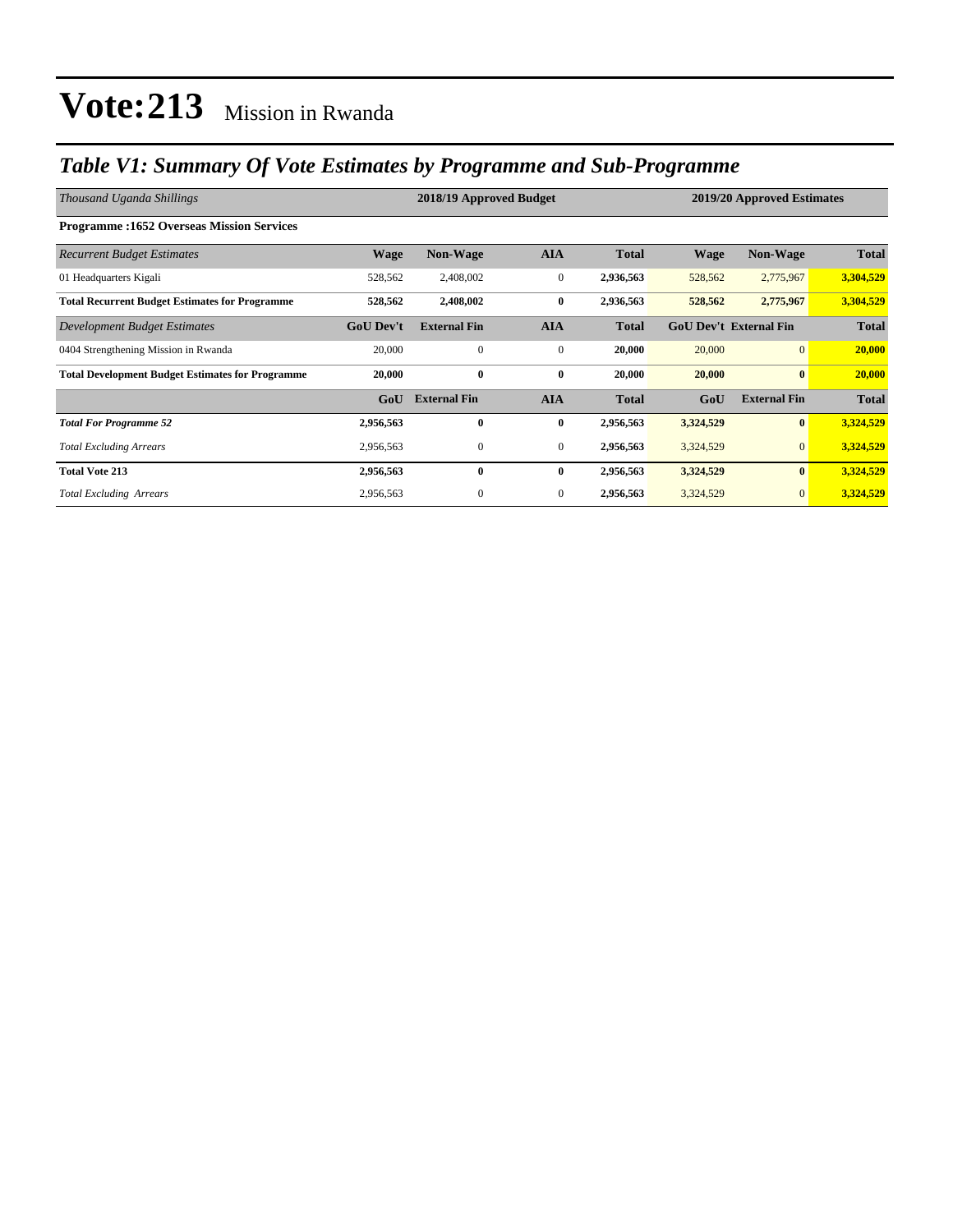### *Table V2: Summary Vote Estimates by Item*

| Thousand Uganda Shillings                                   | 2018/19 Approved Budget |                     |              |              | 2019/20Approved Estimates |                     |              |  |
|-------------------------------------------------------------|-------------------------|---------------------|--------------|--------------|---------------------------|---------------------|--------------|--|
|                                                             | GoU                     | <b>External Fin</b> | <b>AIA</b>   | <b>Total</b> | GoU                       | <b>External Fin</b> | <b>Total</b> |  |
| <b>Employees, Goods and Services (Outputs Provided)</b>     | 2,936,563               | $\bf{0}$            | $\bf{0}$     | 2,936,563    | 3,304,529                 | $\pmb{0}$           | 3,304,529    |  |
| 211103 Allowances (Inc. Casuals, Temporary)                 | 999,800                 | $\bf{0}$            | $\bf{0}$     | 999,800      | 1,118,600                 | $\bf{0}$            | 1,118,600    |  |
| 211105 Missions staff salaries                              | 528,562                 | $\bf{0}$            | $\bf{0}$     | 528,562      | 528,562                   | $\mathbf{0}$        | 528,562      |  |
| 212201 Social Security Contributions                        | 27,000                  | $\bf{0}$            | $\bf{0}$     | 27,000       | 27,000                    | $\mathbf{0}$        | 27,000       |  |
| 213001 Medical expenses (To employees)                      | 43,000                  | $\bf{0}$            | $\bf{0}$     | 43,000       | 43,000                    | $\bf{0}$            | 43,000       |  |
| 221001 Advertising and Public Relations                     | 5,000                   | $\bf{0}$            | $\bf{0}$     | 5,000        | 5,000                     | $\bf{0}$            | 5,000        |  |
| 221003 Staff Training                                       | 6,000                   | $\bf{0}$            | $\bf{0}$     | 6,000        | 16,000                    | $\mathbf{0}$        | 16,000       |  |
| 221007 Books, Periodicals & Newspapers                      | 5,000                   | $\bf{0}$            | $\bf{0}$     | 5,000        | 5,000                     | $\bf{0}$            | 5,000        |  |
| 221008 Computer supplies and Information Technology<br>(TT) | 22,900                  | $\bf{0}$            | $\bf{0}$     | 22,900       | 32,900                    | $\bf{0}$            | 32,900       |  |
| 221009 Welfare and Entertainment                            | 53,000                  | $\bf{0}$            | $\bf{0}$     | 53,000       | 73,000                    | $\bf{0}$            | 73,000       |  |
| 221011 Printing, Stationery, Photocopying and Binding       | 8,800                   | $\bf{0}$            | $\bf{0}$     | 8,800        | 15,000                    | $\bf{0}$            | 15,000       |  |
| 221014 Bank Charges and other Bank related costs            | 10,000                  | $\bf{0}$            | $\bf{0}$     | 10,000       | 20,000                    | $\bf{0}$            | 20,000       |  |
| 222001 Telecommunications                                   | 59,700                  | $\bf{0}$            | $\bf{0}$     | 59,700       | 59,700                    | $\bf{0}$            | 59,700       |  |
| 222002 Postage and Courier                                  | 4,000                   | $\bf{0}$            | $\bf{0}$     | 4,000        | 4,000                     | $\bf{0}$            | 4,000        |  |
| 223001 Property Expenses                                    | 10,000                  | $\bf{0}$            | $\bf{0}$     | 10,000       | 10,000                    | $\bf{0}$            | 10,000       |  |
| 223003 Rent – (Produced Assets) to private entities         | 464,004                 | $\bf{0}$            | $\bf{0}$     | 464,004      | 464,004                   | $\bf{0}$            | 464,004      |  |
| 223004 Guard and Security services                          | 53,000                  | 0                   | $\bf{0}$     | 53,000       | 58,000                    | $\bf{0}$            | 58,000       |  |
| 223005 Electricity                                          | 52,000                  | 0                   | $\bf{0}$     | 52,000       | 52,000                    | $\bf{0}$            | 52,000       |  |
| 223006 Water                                                | 8,000                   | $\bf{0}$            | $\bf{0}$     | 8,000        | 8,000                     | $\bf{0}$            | 8,000        |  |
| 226001 Insurances                                           | 61,000                  | $\bf{0}$            | $\bf{0}$     | 61,000       | 61,000                    | $\bf{0}$            | 61,000       |  |
| 227001 Travel inland                                        | 37,744                  | $\bf{0}$            | $\bf{0}$     | 37,744       | 97,743                    | $\bf{0}$            | 97,743       |  |
| 227002 Travel abroad                                        | 192,643                 | $\bf{0}$            | $\bf{0}$     | 192,643      | 237,608                   | $\mathbf{0}$        | 237,608      |  |
| 227003 Carriage, Haulage, Freight and transport hire        | 1,867                   | $\bf{0}$            | $\bf{0}$     | 1,867        | 39,867                    | $\bf{0}$            | 39,867       |  |
| 227004 Fuel, Lubricants and Oils                            | 63,858                  | $\bf{0}$            | $\bf{0}$     | 63,858       | 93,858                    | $\bf{0}$            | 93,858       |  |
| 228001 Maintenance - Civil                                  | 199,487                 | $\bf{0}$            | $\bf{0}$     | 199,487      | 199,487                   | $\bf{0}$            | 199,487      |  |
| 228002 Maintenance - Vehicles                               | 20,200                  | $\bf{0}$            | $\bf{0}$     | 20,200       | 35,200                    | $\bf{0}$            | 35,200       |  |
| <b>Investment</b> (Capital Purchases)                       | 20,000                  | $\bf{0}$            | $\bf{0}$     | 20,000       | 20,000                    | $\bf{0}$            | 20,000       |  |
| 312203 Furniture & Fixtures                                 | 20,000                  | $\bf{0}$            | $\bf{0}$     | 20,000       | 20,000                    | $\bf{0}$            | 20,000       |  |
| <b>Grand Total Vote 213</b>                                 | 2,956,563               | $\bf{0}$            | $\bf{0}$     | 2,956,563    | 3,324,529                 | $\bf{0}$            | 3,324,529    |  |
| <b>Total Excluding Arrears</b>                              | 2,956,563               | $\boldsymbol{0}$    | $\mathbf{0}$ | 2,956,563    | 3,324,529                 | $\mathbf{0}$        | 3,324,529    |  |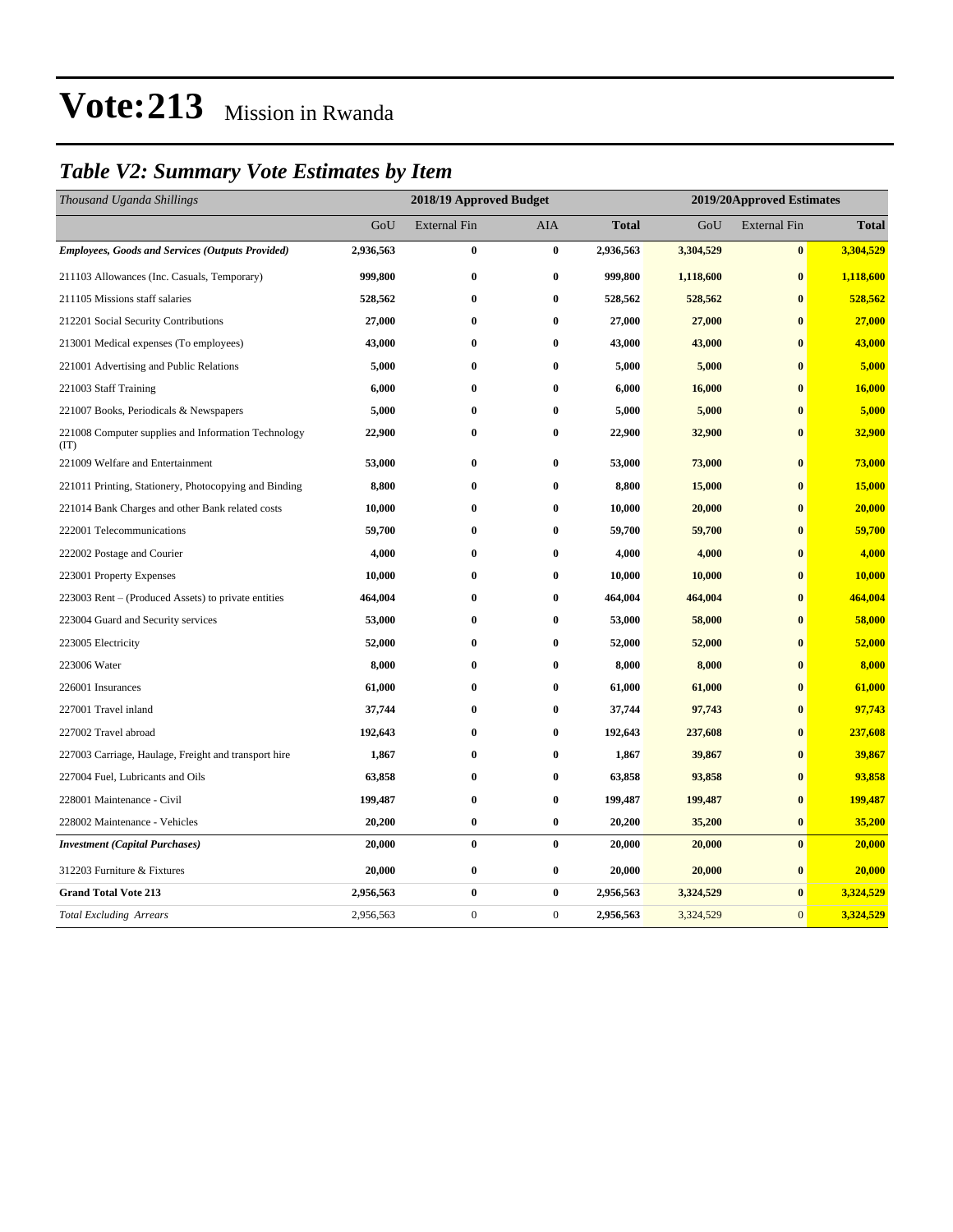### *Table V3: Detailed Estimates by Programme, Sub Programme, Output and Item*

### *Programme :1652 Overseas Mission Services*

*Recurrent Budget Estimates*

#### **SubProgramme 01 Headquarters Kigali**

| Thousand Uganda Shillings                                | 2018/19 Approved Budget |              |                  |              | 2019/20 Approved Estimates |              |              |  |
|----------------------------------------------------------|-------------------------|--------------|------------------|--------------|----------------------------|--------------|--------------|--|
| <b>Outputs Provided</b>                                  | Wage                    | Non Wage     | <b>AIA</b>       | <b>Total</b> | Wage                       | Non Wage     | <b>Total</b> |  |
| <b>Output 165201 Cooperation frameworks</b>              |                         |              |                  |              |                            |              |              |  |
| 211103 Allowances (Inc. Casuals, Temporary)              | $\overline{0}$          | 949.800      | $\mathbf{0}$     | 949,800      | $\overline{0}$             | 1,068,600    | 1,068,600    |  |
| 211105 Missions staff salaries                           | 528,562                 | $\mathbf{0}$ | $\mathbf{0}$     | 528,562      | 528,562                    | $\mathbf{0}$ | 528,562      |  |
| 212201 Social Security Contributions                     | $\boldsymbol{0}$        | 27,000       | $\mathbf{0}$     | 27,000       | $\mathbf{0}$               | 27,000       | 27,000       |  |
| 221007 Books, Periodicals & Newspapers                   | $\mathbf{0}$            | 5,000        | $\mathbf{0}$     | 5,000        | $\mathbf{0}$               | 5,000        | 5,000        |  |
| 221008 Computer supplies and Information Technology (IT) | 0                       | 21,900       | $\mathbf{0}$     | 21,900       | $\boldsymbol{0}$           | 21,900       | 21,900       |  |
| 221009 Welfare and Entertainment                         | $\boldsymbol{0}$        | 30,000       | $\boldsymbol{0}$ | 30,000       | $\boldsymbol{0}$           | 30,000       | 30,000       |  |
| 221014 Bank Charges and other Bank related costs         | $\boldsymbol{0}$        | 5,000        | $\mathbf{0}$     | 5,000        | $\mathbf{0}$               | 10,000       | 10,000       |  |
| 222001 Telecommunications                                | $\boldsymbol{0}$        | 30,000       | $\mathbf{0}$     | 30,000       | $\boldsymbol{0}$           | 30,000       | 30,000       |  |
| 223003 Rent – (Produced Assets) to private entities      | $\mathbf{0}$            | 464,004      | $\mathbf{0}$     | 464,004      | $\mathbf{0}$               | 464,004      | 464,004      |  |
| 223004 Guard and Security services                       | $\boldsymbol{0}$        | 30,000       | $\mathbf{0}$     | 30,000       | $\boldsymbol{0}$           | 30,000       | 30,000       |  |
| 227001 Travel inland                                     | $\boldsymbol{0}$        | 30,744       | $\mathbf{0}$     | 30,744       | $\boldsymbol{0}$           | 50,743       | 50,743       |  |
| 227002 Travel abroad                                     | $\boldsymbol{0}$        | 124,643      | $\mathbf{0}$     | 124,643      | $\mathbf{0}$               | 124,643      | 124,643      |  |
| <b>Total Cost of Output 01</b>                           | 528,562                 | 1,718,090    | 0                | 2,246,652    | 528,562                    | 1,861,890    | 2,390,451    |  |
| Output 165202 Consulars services                         |                         |              |                  |              |                            |              |              |  |
| 213001 Medical expenses (To employees)                   | $\mathbf{0}$            | 43,000       | $\mathbf{0}$     | 43,000       | $\mathbf{0}$               | 43,000       | 43,000       |  |
| 221003 Staff Training                                    | $\boldsymbol{0}$        | 6,000        | $\mathbf{0}$     | 6,000        | $\mathbf{0}$               | 16,000       | 16,000       |  |
| 221008 Computer supplies and Information Technology (IT) | $\boldsymbol{0}$        | 1,000        | $\boldsymbol{0}$ | 1,000        | $\boldsymbol{0}$           | 11,000       | 11,000       |  |
| 221009 Welfare and Entertainment                         | $\mathbf{0}$            | 23,000       | $\boldsymbol{0}$ | 23,000       | $\boldsymbol{0}$           | 43,000       | 43,000       |  |
| 221011 Printing, Stationery, Photocopying and Binding    | $\boldsymbol{0}$        | 8,800        | $\mathbf{0}$     | 8,800        | $\boldsymbol{0}$           | 15,000       | 15,000       |  |
| 221014 Bank Charges and other Bank related costs         | $\boldsymbol{0}$        | 5,000        | $\mathbf{0}$     | 5,000        | $\mathbf{0}$               | 10,000       | 10,000       |  |
| 222001 Telecommunications                                | $\boldsymbol{0}$        | 29,700       | $\mathbf{0}$     | 29,700       | $\mathbf{0}$               | 29,700       | 29,700       |  |
| 222002 Postage and Courier                               | $\boldsymbol{0}$        | 4,000        | $\boldsymbol{0}$ | 4,000        | $\boldsymbol{0}$           | 4,000        | 4,000        |  |
| 223001 Property Expenses                                 | $\mathbf{0}$            | 10,000       | $\boldsymbol{0}$ | 10,000       | $\boldsymbol{0}$           | 10,000       | 10,000       |  |
| 223004 Guard and Security services                       | $\boldsymbol{0}$        | 23,000       | $\boldsymbol{0}$ | 23,000       | $\boldsymbol{0}$           | 28,000       | 28,000       |  |
| 223005 Electricity                                       | $\boldsymbol{0}$        | 52,000       | $\mathbf{0}$     | 52,000       | $\mathbf{0}$               | 52,000       | 52,000       |  |
| 223006 Water                                             | $\mathbf{0}$            | 8,000        | $\boldsymbol{0}$ | 8,000        | $\mathbf{0}$               | 8,000        | 8,000        |  |
| 226001 Insurances                                        | $\boldsymbol{0}$        | 61,000       | $\boldsymbol{0}$ | 61,000       | $\mathbf{0}$               | 61,000       | 61,000       |  |
| 227001 Travel inland                                     | $\boldsymbol{0}$        | 7,000        | $\boldsymbol{0}$ | 7,000        | $\boldsymbol{0}$           | 47,000       | 47,000       |  |
| 227002 Travel abroad                                     | $\boldsymbol{0}$        | 55,000       | $\boldsymbol{0}$ | 55,000       | $\boldsymbol{0}$           | 99,965       | 99,965       |  |
| 227003 Carriage, Haulage, Freight and transport hire     | $\boldsymbol{0}$        | 1,867        | $\boldsymbol{0}$ | 1,867        | $\boldsymbol{0}$           | 39,867       | 39,867       |  |
| 227004 Fuel, Lubricants and Oils                         | $\boldsymbol{0}$        | 63,858       | $\boldsymbol{0}$ | 63,858       | $\mathbf{0}$               | 93,858       | 93,858       |  |
| 228001 Maintenance - Civil                               | $\overline{0}$          | 199,487      | $\boldsymbol{0}$ | 199,487      | $\mathbf{0}$               | 199,487      | 199,487      |  |
| 228002 Maintenance - Vehicles                            | $\boldsymbol{0}$        | 20,200       | $\boldsymbol{0}$ | 20,200       | $\mathbf{0}$               | 35,200       | 35,200       |  |
| <b>Total Cost of Output 02</b>                           | 0                       | 621,912      | 0                | 621,912      | $\boldsymbol{\theta}$      | 846,077      | 846,077      |  |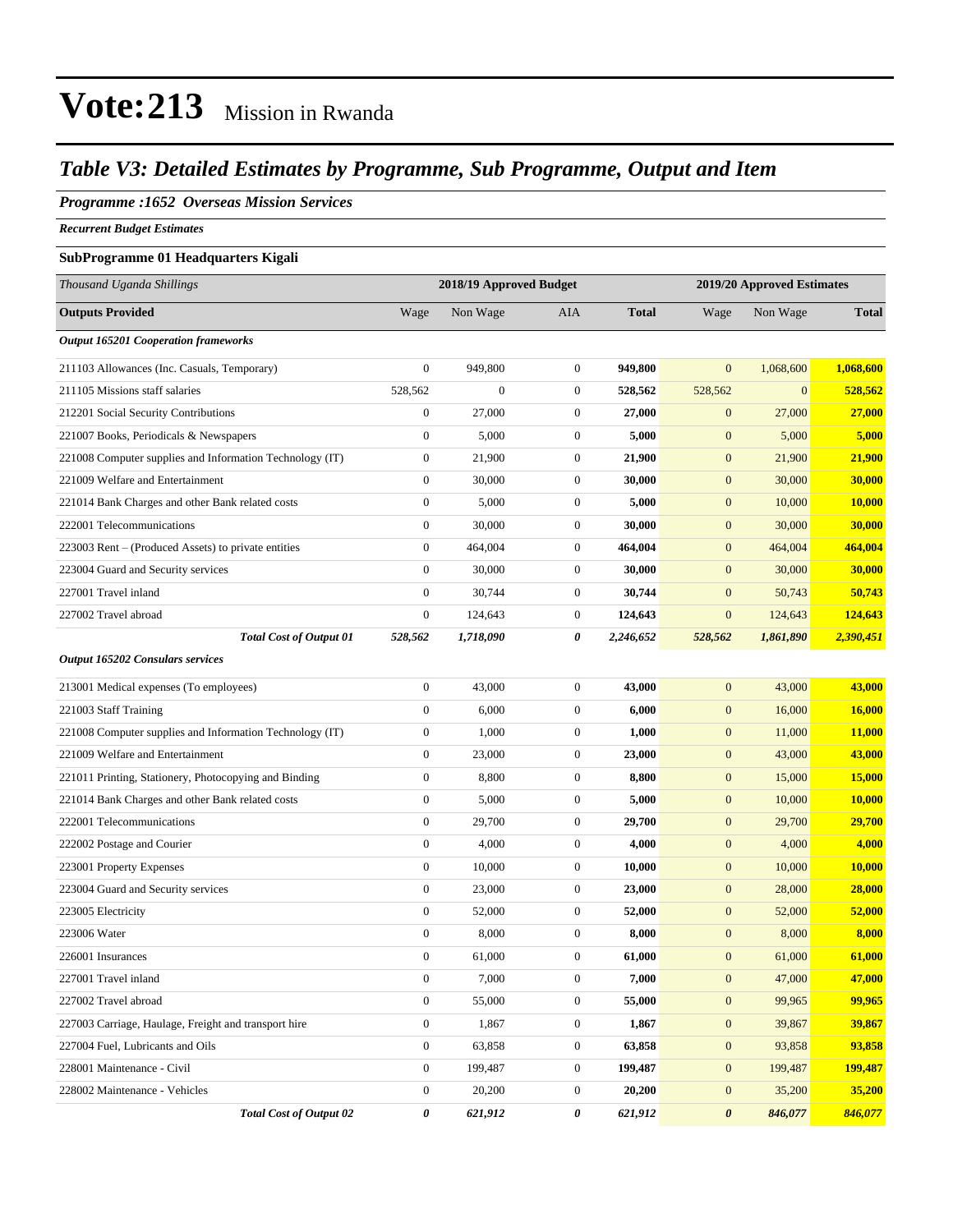#### *Output 165204 Promotion of trade, tourism, education, and investment*

| 211103 Allowances (Inc. Casuals, Temporary) | $\theta$     | 50,000    |          | 50,000    | $\overline{0}$        | 50,000    | 50,000    |
|---------------------------------------------|--------------|-----------|----------|-----------|-----------------------|-----------|-----------|
| 221001 Advertising and Public Relations     | $\Omega$     | 5,000     |          | 5,000     | $\overline{0}$        | 5,000     | 5,000     |
| 227002 Travel abroad                        | $\mathbf{0}$ | 13,000    | 0        | 13,000    | $\overline{0}$        | 13,000    | 13,000    |
| <b>Total Cost of Output 04</b>              | 0            | 68.000    | 0        | 68.000    | $\boldsymbol{\theta}$ | 68.000    | 68,000    |
| <b>Total Cost Of Outputs Provided</b>       | 528,562      | 2.408.002 | $\bf{0}$ | 2.936.563 | 528,562               | 2,775,967 | 3.304.529 |
| <b>Total Cost for SubProgramme 01</b>       | 528,562      | 2.408.002 | 0        | 2.936.563 | 528,562               | 2,775,967 | 3.304.529 |
| <b>Total Excluding Arrears</b>              | 528,562      | 2,408,002 |          | 2,936,563 | 528,562               | 2,775,967 | 3,304,529 |
|                                             |              |           |          |           |                       |           |           |

*Development Budget Estimates*

#### **Project 0404 Strengthening Mission in Rwanda**

| Thousand Uganda Shillings                        |                               | 2018/19 Approved Budget |                | 2019/20 Approved Estimates |                               |                       |              |
|--------------------------------------------------|-------------------------------|-------------------------|----------------|----------------------------|-------------------------------|-----------------------|--------------|
| <b>Capital Purchases</b>                         | <b>GoU Dev't External Fin</b> |                         | <b>AIA</b>     | <b>Total</b>               | <b>GoU Dev't External Fin</b> |                       | <b>Total</b> |
| Output 165278 Purchase of Furniture and fictures |                               |                         |                |                            |                               |                       |              |
| 312203 Furniture & Fixtures                      | 20,000                        | $\overline{0}$          | $\mathbf{0}$   | 20,000                     | 20,000                        | $\mathbf{0}$          | 20,000       |
| Total Cost Of Output 165278                      | 20,000                        | 0                       | 0              | 20,000                     | 20,000                        | $\boldsymbol{\theta}$ | 20,000       |
| <b>Total Cost for Capital Purchases</b>          | 20,000                        | $\mathbf{0}$            | $\mathbf{0}$   | 20,000                     | 20,000                        | $\overline{0}$        | 20,000       |
| <b>Total Cost for Project: 0404</b>              | 20,000                        | $\boldsymbol{0}$        | $\mathbf{0}$   | 20,000                     | 20,000                        | $\overline{0}$        | 20,000       |
| <b>Total Excluding Arrears</b>                   | 20,000                        | $\boldsymbol{0}$        | $\mathbf{0}$   | 20,000                     | 20,000                        | $\overline{0}$        | 20,000       |
|                                                  | GoU                           | <b>External Fin</b>     | <b>AIA</b>     | <b>Total</b>               | GoU                           | <b>External Fin</b>   | <b>Total</b> |
| <b>Total Cost for Programme 52</b>               | 2,956,563                     | $\bf{0}$                | $\bf{0}$       | 2,956,563                  | 3,324,529                     | $\bf{0}$              | 3,324,529    |
| <b>Total Excluding Arrears</b>                   | 2,956,563                     | $\mathbf{0}$            | $\overline{0}$ | 2,956,563                  | 3,324,529                     | $\overline{0}$        | 3,324,529    |
|                                                  | GoU                           | <b>External Fin</b>     | <b>AIA</b>     | <b>Total</b>               | GoU                           | <b>External Fin.</b>  | <b>Total</b> |
| <b>Grand Total for Vote 213</b>                  | 2,956,563                     | 0                       | $\bf{0}$       | 2,956,563                  | 3,324,529                     | $\bf{0}$              | 3,324,529    |
| <b>Total Excluding Arrears</b>                   | 2,956,563                     | $\boldsymbol{0}$        | $\mathbf{0}$   | 2,956,563                  | 3,324,529                     | $\overline{0}$        | 3,324,529    |